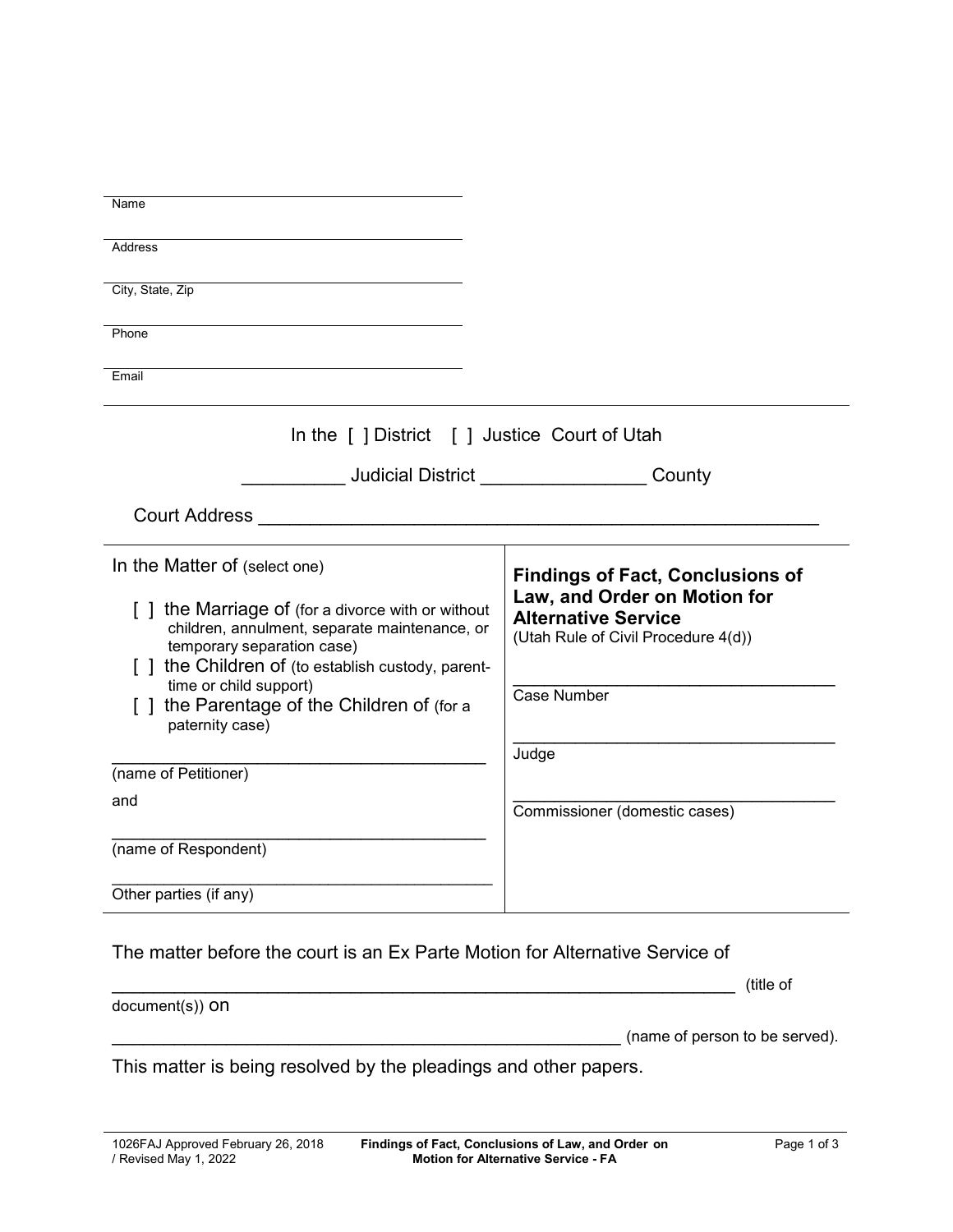Having considered the documents filed with the court, the evidence and the arguments, and now being fully informed,

## **The court finds:**

- 1. The moving party [ ] has [ ] has not used reasonable diligence to locate and serve the person to be served.
- 2. There [ ] is [ ] is not good cause to believe that the person to be served is avoiding service, or that their whereabouts are unknown.

## **The court concludes:**

3. Alternative service of the document(s) [ ] would [ ] would not most likely give notice to the person to be served.

## **The court orders:**

- 4. The Motion for Alternative Service is [ ] granted [ ] denied.
- 5. The above-named document(s) may be served by the following methods: (Choose all that apply.)
	- [ ] Sending an e-mail to \_\_\_\_\_\_\_\_\_\_\_\_\_\_\_\_\_\_\_\_\_\_\_\_\_\_\_\_\_\_\_\_ (e-mail address) with the document(s) attached.
	- [ ] Sending a text message to  $\blacksquare$ saying they can get a copy of the document(s), including this order, from the court.
	- [ ] Mailing the document(s) by certified mail with return receipt requested to the above-named person in the care of the following name and address:

[ ] Publishing a summons once a week for 4 consecutive weeks in

(name of newspaper),

| a newspaper of general circulation in |  |
|---------------------------------------|--|
| county.                               |  |